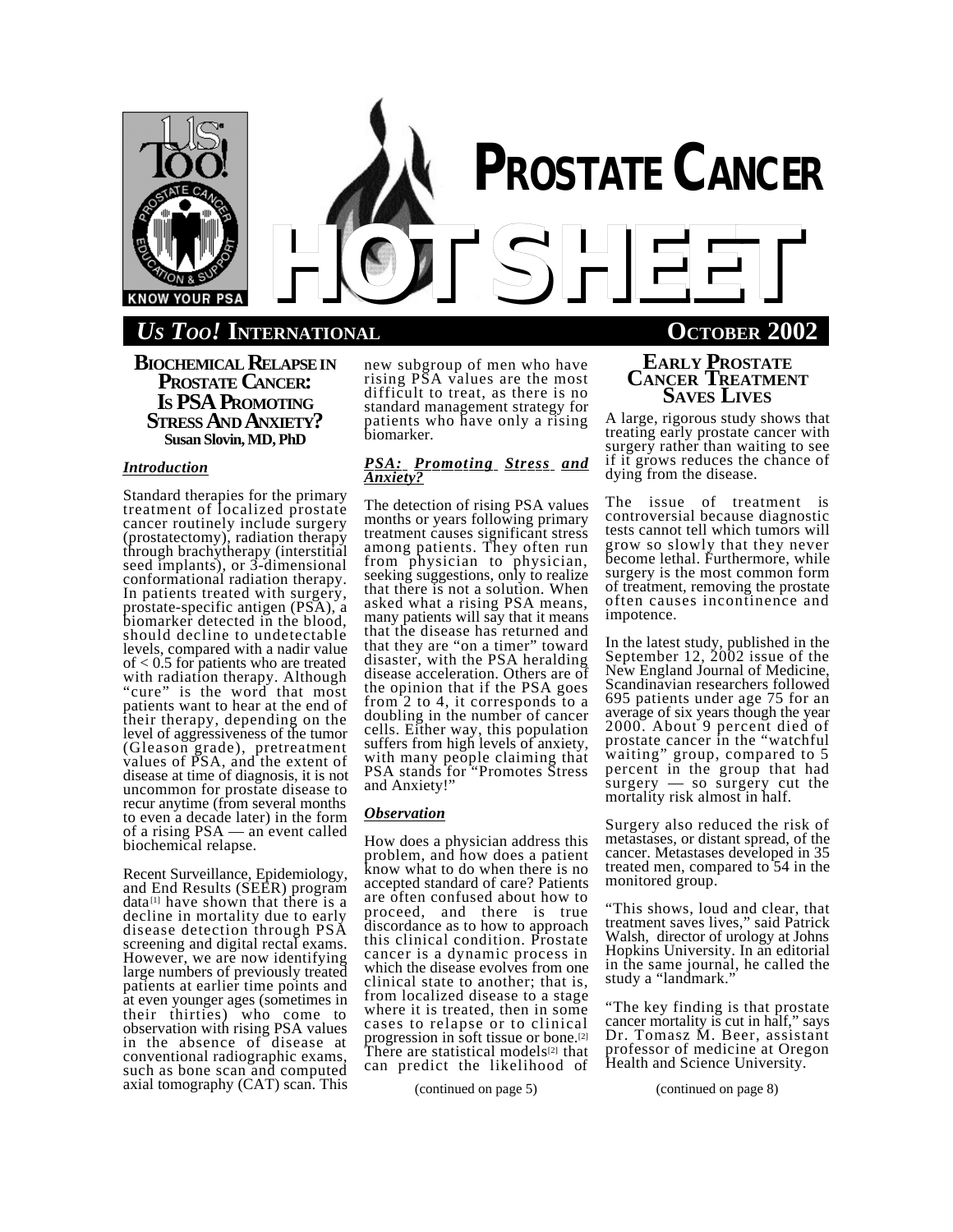## **PROSTATE CANCER PATIENT SUPPORT 1-800-80-***US TOO! US TOO!* **INTERNATIONAL**

# **PROSTATE CANCER NEWS YOU CAN USE**

*Us Too!* publishes a FREE e-mail based news service which provides updates on the latest prostate cancer related news. To subscribe or link to the archives simply visit the *Us Too!* Website: www.ustoo.org

News items contained in *Us Too!* publications are obtained from various news sources and edited for inclusion. Where available, a pointof-contact is provided.

All references to persons, companies, products or services are provided for information only, and are not endorsements. Readers should conduct their own research into any person, company, product or service, and consult with their loved ones and personal physician before deciding upon **any** course of action.



## **NEW TEST HIGHLIGHTS PROSTATE CANCER AWARENESS WEEK**

The prostate specific antigen (PSA) test, already the standard for determining whether a man is predisposed toward contracting prostate cancer, has a new, improved version. It's the complexed PSA test (cPSA), and it was used on thousands of U.S. men during the week of Sept. 15-22, 14th Annual National Prostate Cancer Awareness Week, an event in which it was hoped that more than 100,000 men would be given the cPSA test at 500 hospitals free or at a nominal charge. The event is organized by the the Prostate Cancer Education Council, a non-profit umbrella organization whose goal is providing information about the dangers of prostate cancer. The cPSA test was developed in clinical trials during the past two years and is about 4 percent to 5 percent more accurate, the results show. According to an article in the Urology Times, the researchers believe the cPSA test can replace the PSA test at all levels. "cPSA outperforms tPSA over all PSA ranges and can be used as a first-line test for prostate cancer detection," say study co-author Dr. Herbert Lepor, Spatz chairman of urology at New York University School of Medicine.

\* \* \* \* \* \* \* \* \* \* \* \* \* \* **MORE THAN 70 PERCENT OF ADULTS**

**WITH CANCER USE ALTERNATIVE THERAPIES; NEARLY ALL REPORT**

**IMPROVED SENSE OF WELL-BEING** More than 70 percent of adult cancer patients in western Washington use alternative therapies and almost all report substantial improvements in well-being as a result of using alternative medicine, according to a Fred Hutchinson Cancer Research Center survey. The results of this survey - the first population-based study of its kind to look at predictors, motivators and costs of different types of alternative-medicine use in adults with cancer - appeared in The Journal of Alternative and Complementary Medicine: Research on Paradigm, Practice and Policy. To obtain a copy of the paper, "Types of Alternative Medicine Used by Breast, Colon, and Prostate Cancer Patients: Predictors, Motives and Costs" by Patterson et al., The Journal of Alternative and Complementary Medicine: Paradigm, Practice and Policy, Vol. 8, No. 4, 2002, pp. 477-485, visit the journal's Web site at www.liebertpub.com/acm<br>or contact Vicki Cohn or contact Vicki vcohn@liebertpub.com

#### **INNOVATIVE MICROSURGERY REDUCES RISK OF INCONTINENCE, IMPOTENCE**

Doctors at Jersey Shore Medical Center in Neptune, New Jersey, are among the first in the country to use an innovative new procedure to reduce or eliminate unwanted side effects of prostate removal. "A radical prostatectomy with a sural nerve graft - a procedure being performed at only a few select hospitals like Baylor Medical Center in Texas and Sloan Kettering Cancer Center in New York, and now at Jersey Shore Medical Center - can help reduce certain patients' risk of becoming impotent by 50%," Matthew S. Tobin, MD at Jersey Shore said. Due to the delicate location of the prostate region, the prostatectomy sural nerve grafting procedure is extremely delicate and complex. According to Tobin, it usually takes between 3 and 12 months after prostate cancer surgery to determine the effect of the procedure on erectile function urinary control often returns sooner.

\* \* \* \* \* \* \* \* \* \* \* \* \* \*

#### **PRIMARY TUMOUR CONTROL MAY IMPACT ULTIMATE OUTCOME**

In metastatic prostate cancer, the main treatment is hormonal cancer and the primary tumour is rarely treated. Research in other cancer types has shown that controlling the primary neoplasm affects survival. Men with a previous history of radical prostatectomy had a 30 per cent decrease in mortality risk compared with those who had no earlier definitive treatment. In comparison, there was a 22 per cent increase in the risk of death among those who had previously received radiotherapy. Researchers said that one possible explanation for the poor prognosis in patients who had prior radiation therapy is that this treatment might change the primary tumour to a higher-grade tumour. A likely explanation for the decrease in mortality risk in those who had a prostatectomy is that metastatic foci can develop from the primary tumour as well as other metastases, said the study authors. Reference: Thompson et al, Journal of Urology 2002;168:1008-1012

#### \* \* \* \* \* \* \* \* \* \* \* \* \* \* **MAYO CLINIC SURGEONS DIRECT ROBOTIC 'HANDS'**

**TO PERFORM SURGERY** For the first time, surgeons at Mayo Clinic in Rochester, Minn., can

*US TOO!* **PCA HOTSHEET OCTOBER 2002 <sup>P</sup>. 2**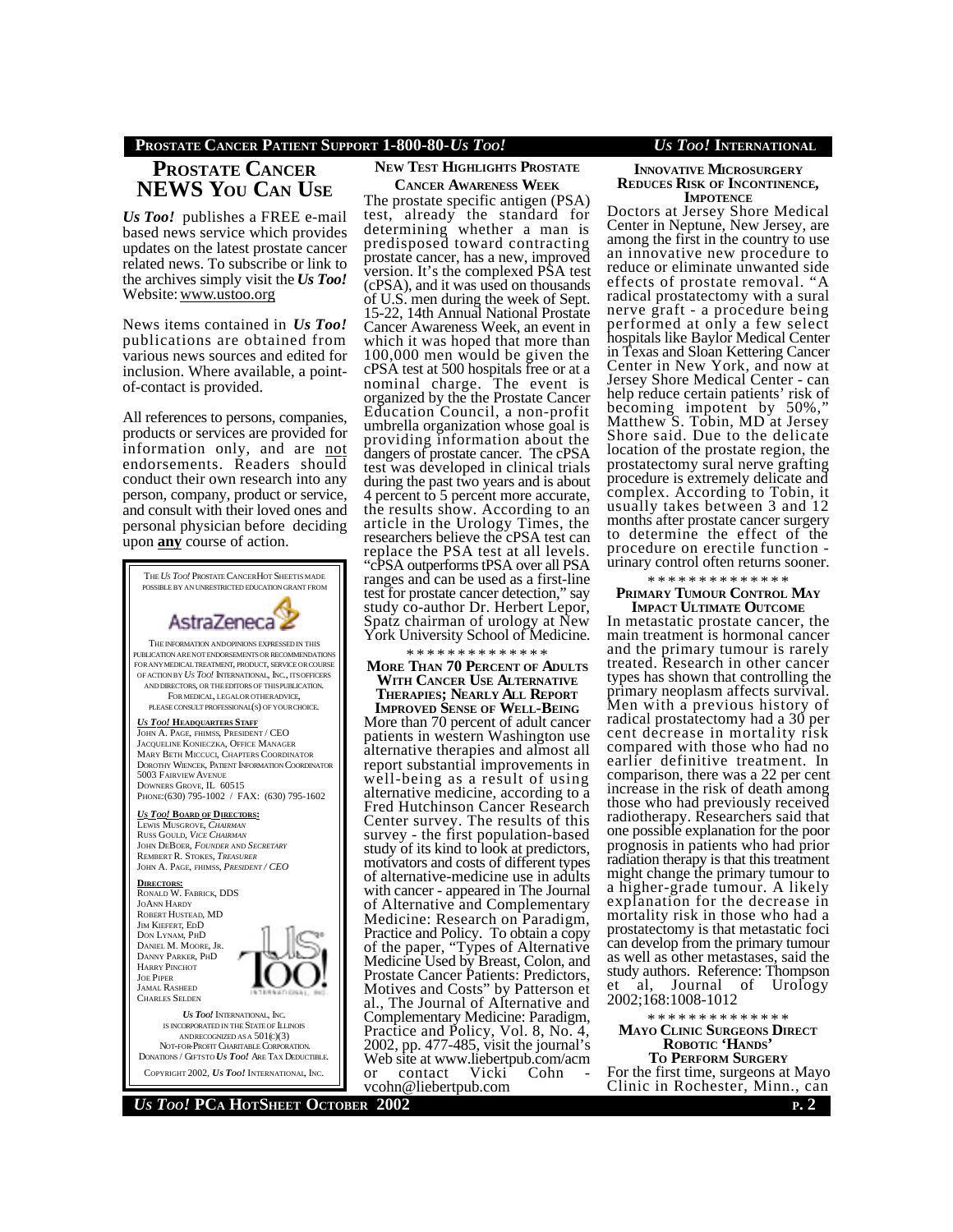## *US TOO!* **INTERNATIONAL VISIT US ON THE INTERNET AT WWW.USTOO.ORG**

perform complex, yet minimally invasive surgery by directing robotic "hands" to assist in delicate surgery. The surgeon's finger motions, conveyed through sophisticated joy sticks, direct the minute maneuvers carried out by two robotic hands holding surgical instruments. The surgeon views the surgery on a computer screen, which shows an enlarged and three-dimensional view of the surgical area. The images are transmitted by a tiny camera with multiple lenses, which is attached to a third robotic hand. "This technology enhances a surgeon's skills, making it easier to do more complex surgeries laparoscopically — that is with incisions as small as one centimeter, says Michael Blute, M.D., a urologist at Mayo Clinic. "Patients who have laparoscopic surgery, rather than open surgery, often recover more quickly and return to their normal activities sooner," says Dr. Blute.

## \* \* \* \* \* \* \* \* \* **BETTER PROSTATE**

**CARE** U r o l o g i c o n c o l o g i s t T i m o t h y Wilson, M.D., of City of Hope Medical Center in Los Angeles, says, "If men could find a simple way of testing and screening for prostate cancer that involves really very little pain and discomfort, they'd be much more willing to undergo it." A test is being developed that checks for changes in DNA. In a study

of 30 patients, the DNA test detected one-third of cancers missed by a biopsy. For patients who are not cancer-free, medical oncologist George Wilding, M.D., hopes the drug Panzem will help. "It could be an alternative for patients that would be less toxic, more convenient, and still control their cancer," says Dr. Wilding, of the University of Wisconsin Medical Center in Madison. Panzem works by cutting

off blood supply to tumors. Researchers at the University of Virginia are hoping to get FDA approval soon for the DNA detection method. The drug Panzem is also being studied for the treatment of breast cancer and multiple myeloma. Note: Researchers are no longer enrolling new patients in the Panzem/ prostate cancer trial . For more info: Cancer Connect c/o University of Wisconsin Comprehensive Cancer Center 600 Highland Avenue Madison, WI 53792 (800) 622-8922 uwccc@uwccc.wisc.edu

\* \* \* \* \* \* \* \* \* \* \* \* \* \*

## **BASEBALL HALL OF FAMER YOGI BERRA TEAMS U<sup>P</sup> TO PROMOTE PROSTATE CANCER EDUCATION AND AWARENESS**

Baseball legend and Hall of Fame member Yogi Berra helped to launch the second annual "Screen, Stage and Support" campaign to promote prostate cancer education and

screened to detect the presence of cancer, the need to gain a clear assessment of the stage of the disease prior to undergoing treatment, and the vital role that support from family, friends and patient organizations plays in recovery. The program highlights the importance of early detection (Screen), proper staging and diagnosis (Stage) and the need to support people living with prostate cancer through education to help them make informed treatment decisions (Support).

\* \* \* \* \* \* \* \* \* \* \* \* \* \*

## **ULTRASOUND FOR PROSTATE CANCER**

A new procedure could be easier on men being treated for prostate cancer. The procedure uses 3-D technology and doctors say it's painless and bloodless. Urologist Michael Koch, M.D., is studying high intensity focused ultrasound, or HIFU, to treat prostate cancer. HIFU is

> 10,000 times more powerful than a regular ultrasound. "HIFU is u n i q u e , though, that because it's administered transrectally, it doesn't really cause any discomfort at all," Dr. Koch, of Indiana University in Indianapolis, says. HIFU destroys the tissue by heating it up. E u r o p e a n research on HIFU shows promise. Dr. Koch says, "In those studies,



*Us Too!* **at the NASDAQ Promoting Prostate Cancer Awareness**

awareness. Berra teamed up with Cytogen, the American Cancer Society, Us Too! International, and Progenics Pharmaceuticals in a special event at the NASDAQ MarketSite. Screen, Stage and Support was first introduced during Prostate Cancer Awareness Month 2001 in an effort to help more people focus on three of the most critical and overlooked components of prostate cancer treatment — the need to be

they found that it has an effectiveness that's probably comparable to radiation therapy. It may or may not be comparable to surgery." For more information: Mary Hardin Indiana University School of Medicine 1110 W. Michigan, LO 401 Indianapolis, IN 46202 (317) 274-7722 - www.iupui.edu e-mail: mhardin@iupui.edu

**P. 3 U***S* **Too! PCA HOTSHEET** OCTOBER 2002 (continued on page 6)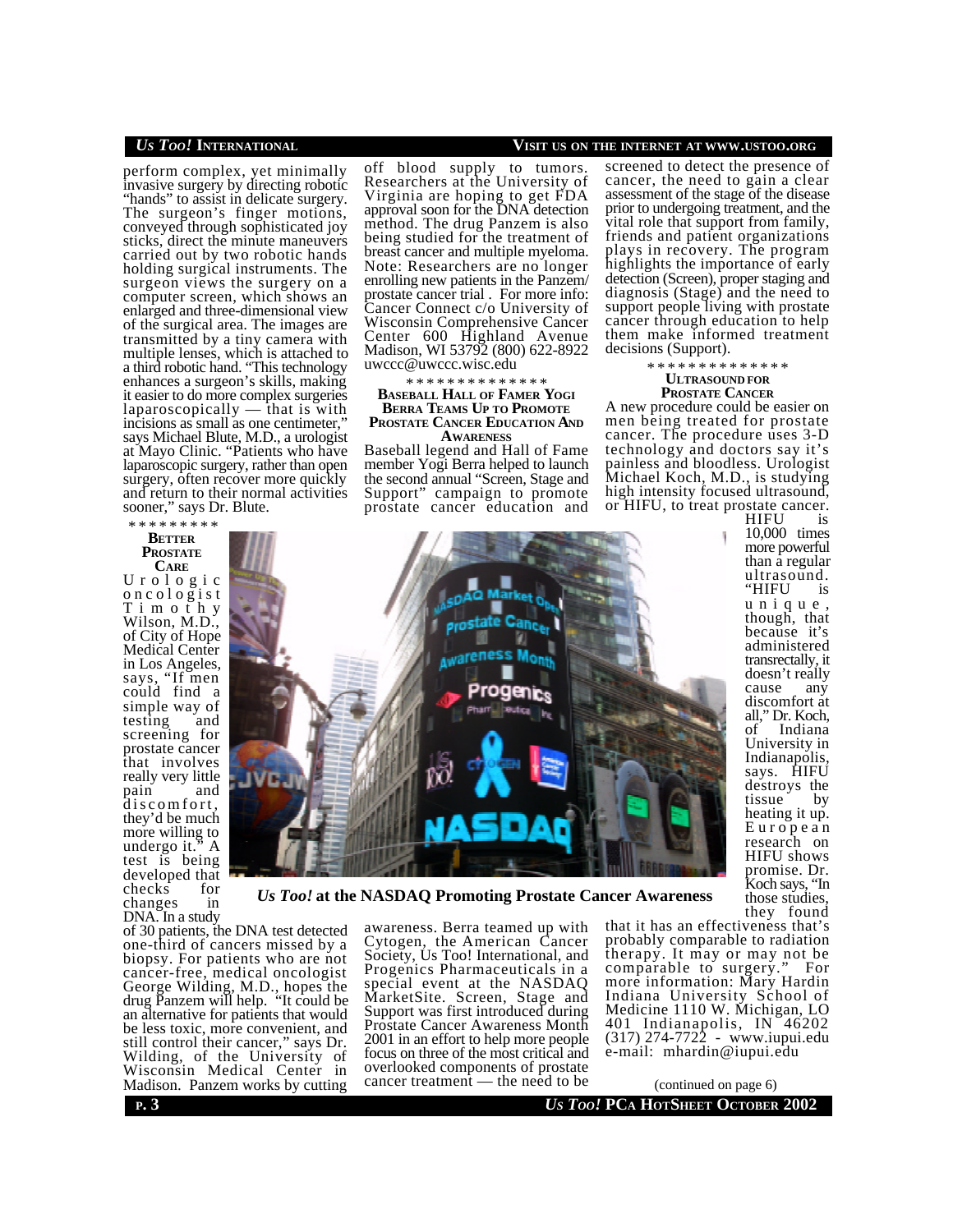## **PROSTATE CANCER PATIENT SUPPORT 1-800-80-***US TOO! US TOO!* **INTERNATIONAL**

# **HEART DISEASE GENE LINKED T<sup>O</sup> PROSTATE CANCER**

Researchers at Johns Hopkins, Wake Forest, and The National Human Genome Research Institute have implicated mutations in a "heart disease gene" in hereditary prostate cancer. The findings, which offer new evidence that at least some cases of prostate cancer may begin with an infection and inflammatory response, were published online September 16, 2002, in Nature Genetics.

The gene, called macrophage scavenger receptor-1 (MSR1), was identified more than 20 years ago as a factor in plaque formation in arteries, a process that contributes to coronary artery disease, or so-called hardening of the arteries. MSR1 helps immune system cells called macrophages clean up cellular debris from bacterial infections and damaged fats or lipids. Macrophage activity has been known to increase in the early stages of prostate cancer, and the Hopkins investigators suspected that some MSR1 mutations might inhibit the ability of macrophages to clean up properly after prostate infections, producing inflammatory lesions that are often markers of prostate cancer.

This is the first time that MSR1 has been linked to cancer, and it may tie infections and similar environmental exposures to cancer of the prostate in a way that we haven't thought about before, says William B. Isaacs, Ph.D., professor of urology and oncology at the Brady Urological Institute and Kimmel Cancer Center at Johns Hopkins.

Hunting for gene mutations that increase one's risk for prostate cancer, researchers screened 159 families with hereditary prostate cancer and found seven different mutations in the MSR1 gene in 13 families or about eight percent of the hereditary prostate cancer families studied.

To compare the impact of this gene in men with non-hereditary sporadic prostate cancer, the researchers screened another 731 men, 365 with prostate cancer and 366 without. Overall, the research team found that

MSR1 mutations were about seven times more common in men with prostate cancer than in those without. Mutations were found in 12.5 percent of African American men with prostate cancer as compared to 1.8 percent without the disease. In men of European descent, 4.4 percent of men with prostate cancer and less than one percent without prostate cancer had MSR1 mutations. "This genetic evidence suggests that MSR1 may play an important role in prostate cancer susceptibility in both African American men and men of European descent," says Jianfeng Xu, M.D., Dr. PH, of the Center for Human Genomics at Wake Forest.

Isaacs and colleagues will conduct additional studies to uncover the pathway that the MSR1 gene controls and confirm the prevalence of MSR1 mutations in larger studies.

The research was funded by the National Cancer Institute, the Department of Defense, CaPCURE, Fund for Research and Progress in Urology, and the William Thomas Gerrard, Mario Anthony Duhon, Jennifer and John Chalsty Professorship in Urology.

# **NOVEL GENE PRODUCT FACILITATES SUICIDE GENE TRACKING IN MALE CANCERS**

Medical researchers at the University of California School of Medicine in Los Angeles have discovered a novel gene product that enables doctors to track prostate cancer suicide gene therapy with a noninvasive imaging technique.

The gene product is sr39tk, a mutant of the herpes simplex virus thymidine kinase (HSV1-tk) reporter gene. Allan J. Pantuck and colleagues in the Departments of Urology and Molecular and Medical Pharmacy say sr39tk is useful for visualizing the byproducts of intratumoral suicide gene activity with positron emission tomography, a noninvasive procedure that detects metabolic activity.

The investigators think the molecular imaging model would enable physicians to better evaluate prostate cancer gene therapy dynamics, thus enhancing treatment regimens and

patient safety.

"The androgen independent, metastatic prostate cancer cell lines CL1 and CL1-GFP were stably transfected with the mutant HSV1-tk gene pcDNA3.1/pCMV-sr39tk, which has increased ability to phosphorylate penciclovir," described Pantuck and coauthors.

The researchers examined thymidine kinase enzymatic activity in cultured cells. They also implanted severe combined immunodeficient (SCID) mice with sr39tk-transfected (CL1- SR39) or nontransfected CL1 cells, exploring imaging capacity with a micro-PET rodent PET scanner.

"CL1-SR39 thymidine kinase enzyme activity was greater than twice the activity of the glioma cell line C6-SR39 control and above the threshold necessary for micro-PET detection," the team said.

Both CL1 and CL1-SR39 tumors in implanted mice could be detected with the micro-PET scanning system, and selective monitoring for CL1- SR39 with fluorodeoxyglucose and 18F-penciclovir yielded positive results, according to Pantuck and coauthors (CL1-SR39: A noninvasive molecular imaging model of prostate cancer suicide gene therapy using positron emission tomography. The Journal of Urology, September 2002;168(3):1193-1198).

Pantuck'g group evaluated the animals for both systemic and tumoral effects of transgene activity by injecting the animals with adenovirus encoded for the sr39tk gene under control of the cytomegalovirus promoter (Ad-<br>CMV-HSV1-sr39tk). They  $CMV-HSV1-sr39tk$ ). determined that systemic or intratumoral injections of the adenovirus led to transgene leakage and a great deal of sr39TK protein expression within the liver.

Using sr39tk with PET imaging to track prostate cancer suicide gene therapy is a viable option for monitoring therapeutic efficacy and side effects, Pantuck and colleagues indicated. The technique could be extended for use in exploring the effects of new drugs in prostate cancer animal models and for

## **DEPTIDE PCA HOTSHEET** OCTOBER 2002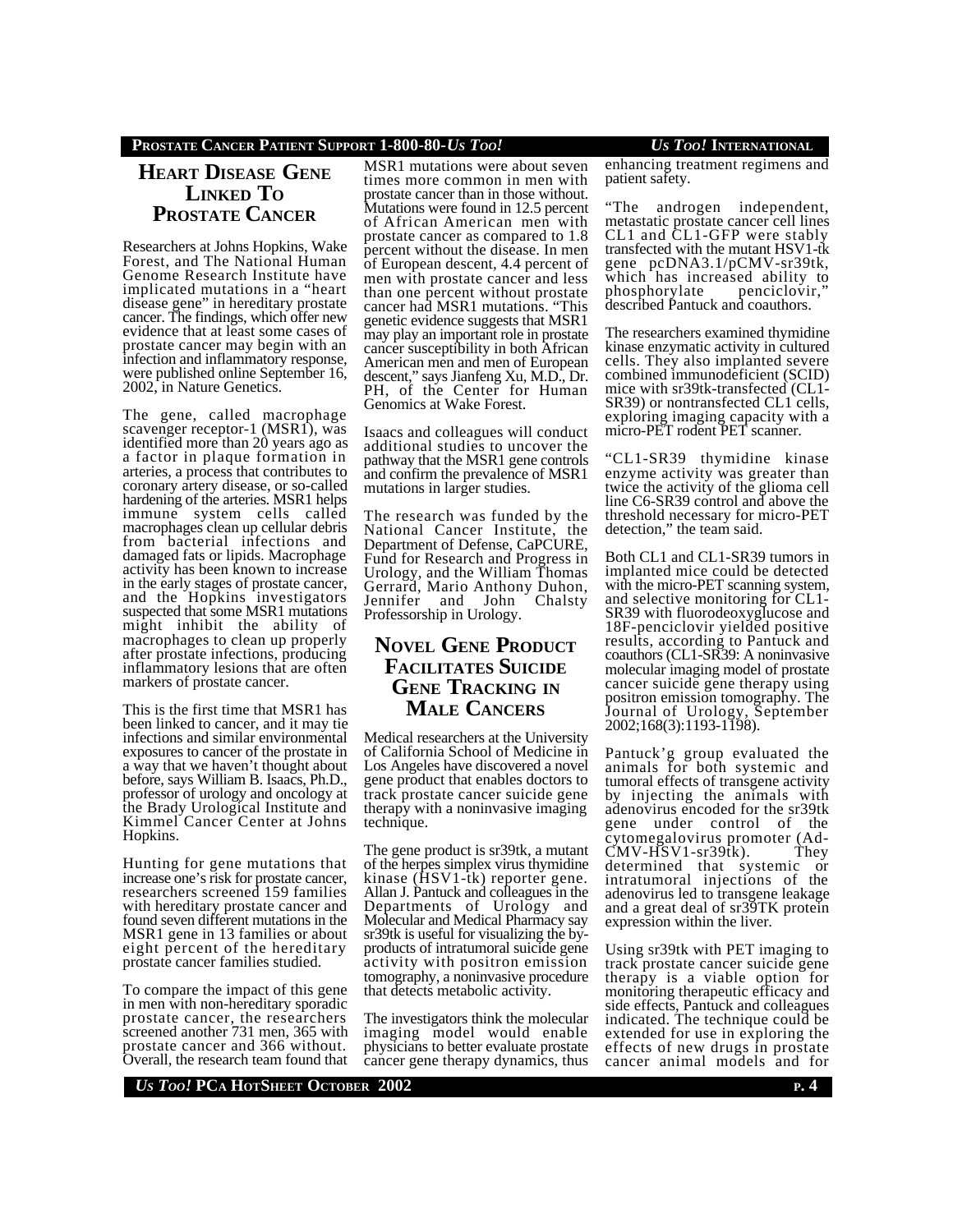## *US TOO!* **INTERNATIONAL VISIT US ON THE INTERNET AT WWW.USTOO.ORG**

evaluating the safety and effectiveness of experimental gene therapies used in clinical trials, they predicted.

The corresponding author for this study is Allan J. Pantuck, Department of Urology, University of California School of Medicine, Los Angeles, CA 90095, USA.

Key points reported in this study include:

- \* A herpes simplex virus thymidine (HSV1-tk) mutant gene product sr39tk enables selective imaging of prostate cancer cells treated with suicide gene therapy
- \* Imaging with sr39tk suggests transgene expression after suicide gene therapy delivery extends to liver cells
- \* The new sr39tk molecular imaging model could be used for monitoring experimental drugs used in animals models and gene therapies used in clinical trials.

## **BIOCHEMICAL RELAPSE** (continued from page 1)

progression to the next stage.

It is important to note that progression of disease due to prostate cancer will be in competition with other noncancerrelated morbidities to which the patient may ultimately succumb. Which will kill the patient first cancer or other medical problems such as stroke, heart disease, diabetes, or hypertension — is the question. Therefore, for patients who have no demonstrable disease but only a rising PSA, it may be reasonable "to wait and observe" until the PSA increases at a higher rate or clinical symptoms develop, given that the chance of dying from other diseases is much greater than the risk from the cancer itself.

## *Diagnostic Iter*

All patients with rising PSA values following primary therapy should have their PSAs checked to confirm the rise. Confirmatory tests should be done at the same institution to

ensure consistency. In addition, it is reasonable to have a bone and CAT scan of the abdomen and pelvis to look for recurrence of disease. Another instrument to look for recurrent disease, particularly in those patients who have undergone surgery, is magnetic resonance imaging (MRI) with an endorectal probe. This MRI, which focuses on the prostate with a rectal probe, allows visualization of the area of prostate left behind following surgery. This "bed" is a common site for disease recurrence, particularly in those patients whose pathology specimens revealed disease approaching the capsule or disease involving the surgical margins.

The presence of disease at these sites often means that there may have been microscopic extension of the tumor well beyond the prostate. If disease is seen in the prostate bed, radiation therapy is a reasonable option. Other tests, such as ProstaScint scans, are used to look for occult disease. However, the ProstaScint test, which employs a monoclonal antibody directed to a molecule related to PSA called<br>prostate-specific membrane prostate-specific antigen, is often too sensitive and can yield false positive results.

## *Following the PSA Trend: Risk Prognostication*

Once these scans are performed, it is imperative to evaluate the PSA values for a trend. Several studies<sup>[3,4]</sup> have sought to clarify the impact of rising PSAs based on pretreatment characteristics (ie, Gleason grade, pretreatment PSA, and time to PSA recurrence after primary therapy). It has been shown that if the Gleason grade is 8 or greater, if the PSA recurs within 2 years of primary treatment, or if the doubling time of the PSA is less than 6 months with a slope of  $>$ 0.15, these patients are at risk of radiographic recurrence. These patients should be identified early and directed to standard therapy such as hormonal treatment, if appropriate. The problem that often occurs is that patients assume that these indicators mean that they will die. It is imperative to note that this is clearly not the case, and that these values tell us who is at high

risk at some unknown time in the future.

Early identification of patients at high risk, known as risk prognostication, should be done at the time of diagnosis. By identifying those patients with high-grade Gleason scores and  $PSAs > 20$  at diagnosis, we can try to treat them with more aggressive regimens so that the interval to either biochemical (PSA) or radiographic recurrence can be delayed. It is also a future goal to find other, more specific indicators that can help to identify aggressive tumors and patients at high risk.

## *How To Proceed?*

So how should we proceed? Let us assume that a patient comes in with a rising PSA after either radiation or surgery, and he has no evidence of disease recurrence on any type of scan. What are the options? Many! It is not unreasonable for a patient to undergo expectant monitoring, with bone and CAT scans or MRI being performed every 4-6 months. There is no added risk of radiation exposure or development of additional malignancies by undergoing scans on a routine basis. It is also important to remember that rising PSA values may not correlate with disease progression as seen on a scan.

If the PSA velocity is greater than 6 months, it is not unreasonable to monitor the patient closely every 4- 6 months with routine PSA and digital rectal exam. Inherent in this approach is modification of dietary habits, with avoidance of red meat, ham, pork, veal, hamburgers, hot dogs, and cheese. Fish, chicken, white meat turkey, fruits, vegetables, and low-fat cheeses are fine. Of interest, it is more than anecdotal to see the PSA modulated and stabilized by just a change in diet with accompanying weight loss.

If the PSA is doubling or tripling in less than 6 months with a steep slope, combined androgen blockade or investigational protocols with vaccine or other growth factor<br>inhibitory agents may be agents may be

**P**. 5 *Us Too!* **<b>PCA HOTSHEET** OCTOBER 2002 (continued on page 8)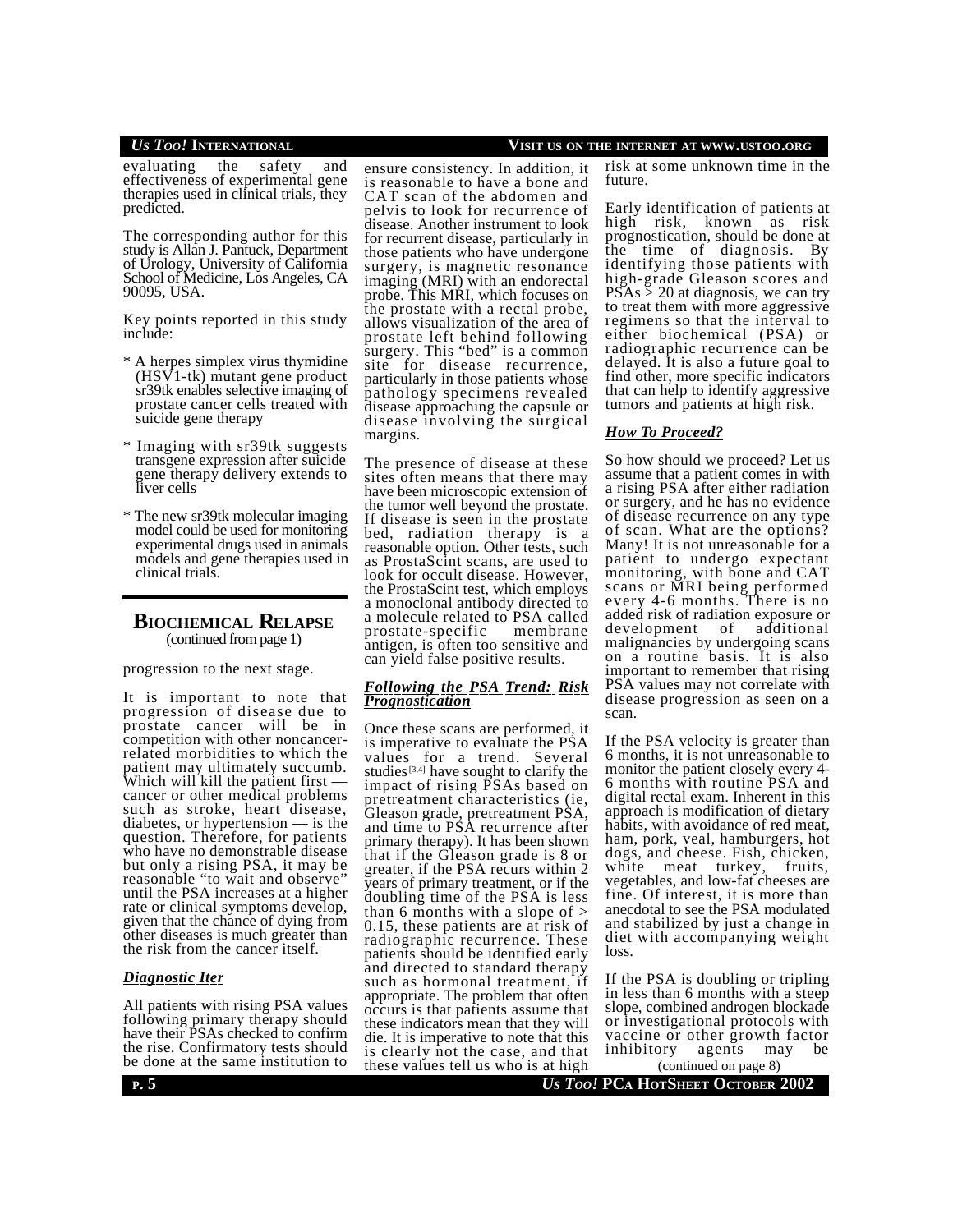## **PROSTATE CANCER PATIENT SUPPORT 1-800-80-***US TOO! US TOO!* **INTERNATIONAL**

## **NEWS YOU CAN USE** (continued from page 3)

## **AS CANCER PROGRESSES, PROTEIN LEVELS SOAR**

A protein with an intriguing connection to the gene for Huntington disease could help physicians diagnose and more effectively treat patients with two of the most common and deadly forms of cancer, according to a new University of Michigan study. Absent in normal prostate and colon epithelial cells, but found in large amounts in prostate, colon and other tumor cells, it is called huntingtin interacting protein or HIP1. The protein has never before been associated with any type of cancer. "Anytime you find a true marker for cancer, it's surprising, said Theodora S. Ross, MD, PhD, an oncologist at U-M's Comprehensive Cancer Center and assistant professor of internal medicine in the U-M Medical School. "But HIP1 also is unusual, because it seems to be such a strong prognosticator, especially for prostate cancer." Results of U-M research on HIP1's relationship to human prostate and colon cancer were published August 2002 in the Journal of Clinical Investigation.

#### \* \* \* \* \* \* \* \* \* \* \* \* \* \*

**POSSIBLE NEW DRUG FOR CANCER** An experimental drug called 2C4 slows tumor growth in both breast and prostate cancer tumors in mice, according to a new study. As a result of this research, the drug is currently being tested in humans. In one study, researchers found 2C4 blocked signaling activity in prostate tumors grown in mice and significantly reduced tumor growth. Researchers found 2C4 prevented tumor growth in the majority of mice who did not respond to Herceptin. Researchers say if this is proven true in humans, the drug could be beneficial for many breast cancer patients. SOURCE: Cancer Cell , 2002;2:127-137

### \* \* \* \* \* \* \* \* \* \* \* \* \* \* **PESTICIDES LINKED TO**

**PROSTATE CANCER IN FARMERS** Chemical pesticide use and heredity may work together to increase farmers' risk of developing prostate cancer, a National Cancer Institute (NCI) researcher says. Michael Alavanja of the NCI told a meeting of pest control officials that exposure to certain pesticides increases the risk to farmers of developing the disease,

as does a family history of prostate cancer. He also said the preliminary results of the ongoing, long— term study suggest that the two factors may work together to increase risk. Research has established that occurrence of prostate cancer is higher than normal among farmers even though they generally suffer from lower rates of all other types of cancer, says Mr. Alavanja. Nowbanned chlorinated pesticides, such as DDT, appear to cause a statistically significant increase in the risk of prostate cancer among the subjects. In addition, the study finds that exposure to high levels of methyl bromide also cause a significant increase in the risk of prostate cancer. Mr. Alavanja says methyl bromide was the only individual chemical of the 50 examined to demonstrate a 'significant exposure response pattern." The study also found that farmers with a family history of prostate cancer had an even greater risk of developing the disease when exposed to methyl bromide. Furthermore, he says a family history of prostate cancer "appears to significantly modify the risks among those using several widely used insecticides," including chlorpyrifos, coumaphos, fonofos, phorate and permethrin.

#### \* \* \* \* \* \* \* \* \* \* \* \* \* \* **RACE GAP FOR PROSTATE**

**CANCER SURVIVAL CLOSING**

Black American men have been less likely than white Americans to survive prostate cancer but the results of a new study suggest that this racial survival gap may be narrowing. In a study of more than 1,000 men with prostate cancer who had their prostates removed during the1990s, men treated during the second half of the decade were more likely to survive and be cancer-free than those treated before 1996. Survival improved in both races but to a greater degree in blacks than in whites. The study, by the Wayne State University in Detroit, Michigan, is reported in<br>The Journal of Urology The Journal of Urology 2002;168:479-482.

#### \* \* \* \* \* \* \* \* \* \* \* \* \* \*

## **INTERNAL ILIAC LYMPH NODE DISSECTION "ESSENTIAL" FOR REPRESENTATIVE STAGING**

Improvements in prostate cancer detection and in preoperative staging has led to a reduction in the incidence of lymph node metastases diagnosed cancer. In turn, this has called into question the need for systematic lymph node dissection. Dr Pia Bader and colleagues at the University of Bern aimed to determine the extent of lymph node dissection necessary to avoid under staging prostate cancer. All patients who had undergone radical prostatectomy between 1989 and 1999 and who had clinically organ-confined prostate cancer, had no history of hormonal treatment, negative preoperative staging computerized tomographies and bone scans were evaluated prospectively. The number and location of lymph node metastasis were determined for each of the 365 patients by performing a meticulous dissection along the external iliac vein, obturator nerve and internal iliac vessels. The median number of nodes removed was 21 with 24 per cent of patients found to have node-positive cancer. In 58 per cent of these cases the internal iliac nodes and other lymph nodes were positive, while 19 per cent had positive internal iliac nodes alone. No preferential site of lymph node metastases was found there were no obvious sentinel lymph nodes and no consecutive pathway for metastasis was found. Based on their findings, Dr Bader and colleagues recommend that the internal iliac nodes always be sampled to ensure adequate staging. "Without dissection of the internal iliac lymph nodes a fifth of the lymph node positive cases would be under staged and more than half would be left with diseased nodes," they explained. Reference: Bader et al, Journal of Urology 2002;168:514-518

\* \* \* \* \* \* \* \* \* \* \* \* \* \*

### **OUTSMARTING CANCER WITH FOLATE THE SATURDAY EVENING POST - SEPTEMBER 02, 2002**

Q: What forms of cancer does vitamin-based anticancer therapy appear effective in treating? A: The key is that the cell must express the protein called the folate receptor. In looking at human tissues from tissue banks, we found that greater than 90 percent of ovarian cancers contain this protein. More than 50 percent of kidney cancers also do-the renal cell carcinoma, about 50 percent of all breast, and about onethird of all lung cancers have this protein. In some cancers, such as those of the colon or prostate, we just

## *US TOO!* **PCA HOTSHEET OCTOBER 2002 <sup>P</sup>. 6**

in patients with localised prostate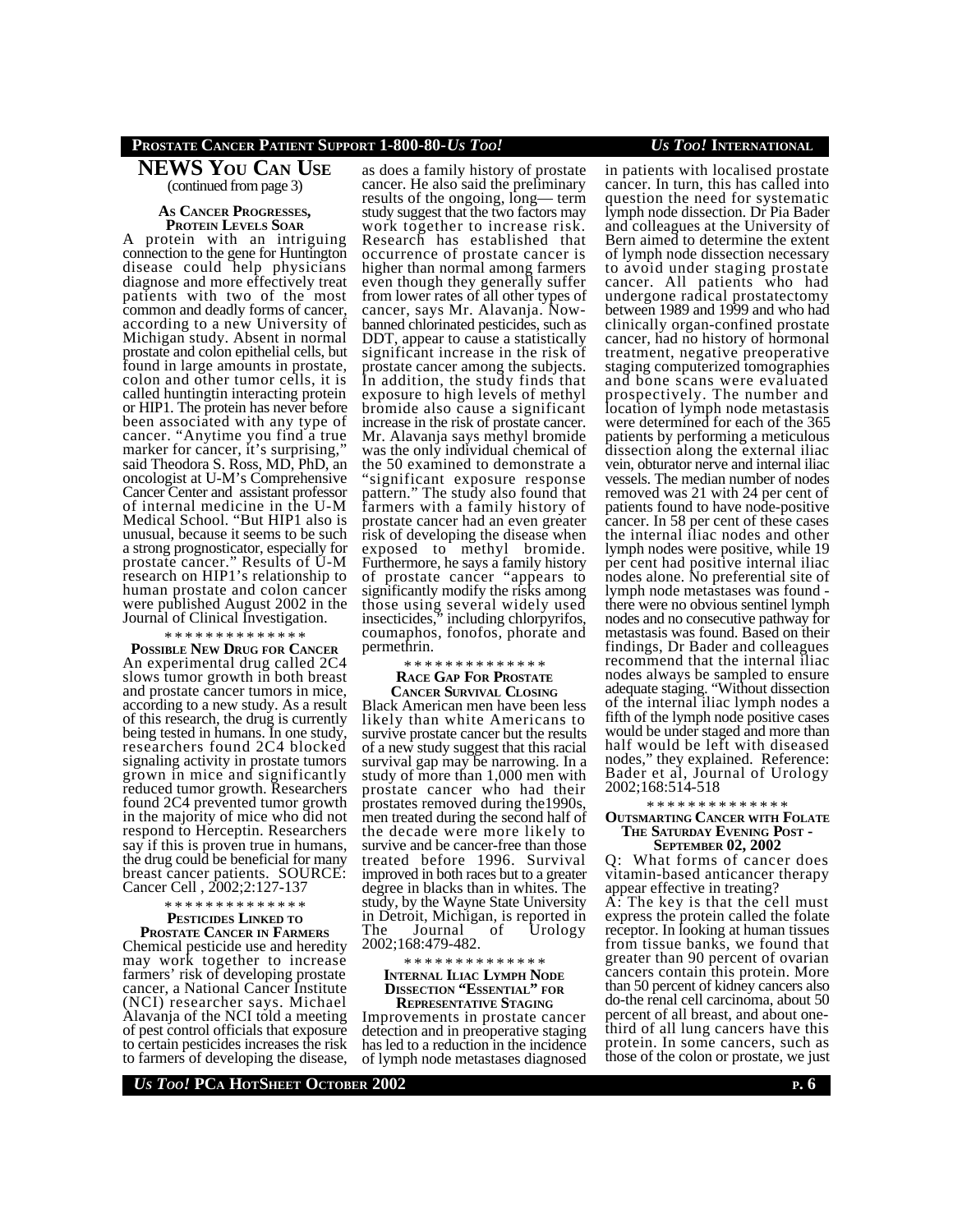$\frac{1}{\cos \theta}$  on  $\frac{1}{\cos \theta}$  folate receptors there. (according to Christopher Leamon, Ph.D., at his office in West Lafayette, IN)

## \* \* \* \* \* \* \* \* \* \* \* \* \* \*

**USING TELEMEDICINE**

**IN PROSTATE CANCER TREATMENT** Roland J. Gardner, chief executive of the Beaufort-Jasper-Hampton (SC) Community Health Center, hopes telemedicine will help change the way patients are treated. In addition to partnering with Columbia Eye Clinic, the center received a \$1 million grant last year from the American Health Foundation to study prostate cancer in the Lowcountry. The grant allows Gardner and his staff to have biweekly conferences with experts from the New York-based foundation to discuss how to better educate Lowcountry men about their risk for prostate cancer, a disease that is one of South Carolina's top killers. "In small communities, you don't have the number of specialists you need," Gardner said, adding his area has only one endocrinologist and oncologist. "I think telemedicine is a bridge right now until you can get more doctors into rural communities."

#### \* \* \* \* \* \* \* \* \* \* \* \* \* \*

**CANCER EXPERTS APPLAUD NEW REPORT'S INCREASED EXERCISE RECOMMENDATIONS-CITING CONVINCING EVIDENCE, AICR SAYS "ONE HOUR PER DAY" RECOMMENDATION GOOD FOR PREVENTING CANCER TOO**

Experts at the American Institute for Cancer Research (AICR) welcomed a new health report that recommends increasing the current recommendations for daily physical activity. The AICR researchers pointed to mounting evidence linking physical activity to cancer prevention and increased cancer survival, in addition to improved cardiovascular health. There is also evidence of a probable link between increased physical activity and lower risk for cancers of the prostate.

### \* \* \* \* \* \* \* \* \* \* \* \* \* \*

### **UCLA OPENS ROBOTIC SURGERY RESEARCH FACILITY**

In a unique academic and business partnership, UCLA, Computer Motion, Inc., Karl Storz Endoscopy-America, Inc. and BERCHTOLD Corporation, announce the opening of a new robotic and technology center at UCLA. One of the first of its kind in the country, the new center will help promote clinical, educational and research use of surgical robots and

digital imaging in surgery and medicine. The new center — a minimally invasive surgery think tank — is called CASIT, the Center for Advanced Surgical and Interventional Technology. The<br>partners have created an have created an environment for industry innovators in minimally invasive surgery and advanced operating room technology — and scientists to work together to fuel robotic and imaging research and development to further define the operating room of the future. The first projects at CASIT include new diagnostic and treatment tools for neuroscience, pulmonology and urology, as well as a new robotic surgical training system. For example, CASIT will help develop an advanced laparoscopic method for removing the prostate gland, a procedure now performed using traditional open surgery.

#### \* \* \* \* \* \* \* \* \* \* \* \* \* \*

#### **BENEFITS OF TEA**

Both men and women can benefit by drinking tea, according to two studies published in medical journals. First, Oncogene reported that regular tea drinking can help men with prostate cancer. The disease can be stimulated by androgens, the male sex hormones. Some components of tea appear to bind to androgen receptors in the prostate gland, slowing the growth of the cancer. And the American Journal of Clinical Nutrition reported that in a study of 1,256 women, tea drinkers had a higher bone-mineral density than those who didn't drink tea. In other words, tea may protect against osteoporosis.

\* \* \* \* \* \* \* \* \* \* \* \* \* \*

## **WILLIAM A. SCHWARTZ COMMUNICATIONS EXECUTIVE**

**NPCC CEO AND CO-CHAIR** William A. Schwartz, a past president and chief operating officer of the Cox Enterprises and Cox Communications media organizations who was the chief executive and co-chair of the National Prostate Cancer Coalition, died of prostate cancer Sept. 9 at a hospital in Atlanta. He also had served as president of the Prostate Cancer Research Political Action Committee and had worked on cancer projects for the Defense Department and the National Dialogue on Cancer. Mr. Schwartz, a Detroit native and Atlanta resident,

## *US TOO!* **INTERNATIONAL VISIT US ON THE INTERNET AT WWW.USTOO.ORG**

worked in the broadcast industry in New York and Cleveland before joining Cox. After leaving Cox, he served as president of Cannell Communications and of First Media Television.

\* \* \* \* \* \* \* \* \* \* \* \* \*

### **PAPER IN SCIENCE SHOWS BRCA2 CONTROLS DAMAGE TO DNA**

Defects in BRCA2, a gene that otherwise suppresses tumors, are responsible for a strong familial predisposition to breast cancer. Carriers of BRCA2 mutations also are at increased risk of ovarian, prostate, pancreatic and male breast cancer. Now a new study, featured in the Sept. 13 issue of Science, reveals that the protein made by BRCA2 is especially important in controlling damage to DNA, the double-strand molecule that houses our genetic blueprints.

\* \* \* \* \* \* \* \* \* \* \* \* \* \*

### **RESEARCHERS CONFIRM TELOMERASE AS AN ANTIGEN FOR CANCER IMMUNOTHERAPY**

The research, published in the September 1, 2002 issue of Cancer Research, shows that RNA encoding the protein component of telomerase (TERT RNA), when introduced into dendritic cells (DCs), is effective in priming telomerase-specific cytotoxic T-lymphocytes (CTLs) to target and destroy malignant tumors. Telomerase is abnormally activated in all human cancer types, including breast, lung, colon, prostate and hematologic tumors. That makes telomerase an attractive candidate for use in a therapeutic cancer vaccine. A phase I study of Geron's ex vivo telomerase vaccine is currently underway in patients with metastatic prostate cancer at Duke University Medical Center. "These experimental results are very important," commented Dr Calvin B Harley, Geron's chief scientific officer, in a statement to the press. "It is widely recognized that telomerase is universally present in cancer cells, and that an effective TERT-based cancer vaccine could be used against a broad range of tumor types.

"These results demonstrate again that TERT RNA should function as an effective immunogen in cancer patients, stimulating telomerasespecific immune cells that can destroy cancer cells. They also suggest that the broad immune response stimulated by TERT RNA should lead to tumor cell death without damaging the normal cells that express lower levels of telomerase.